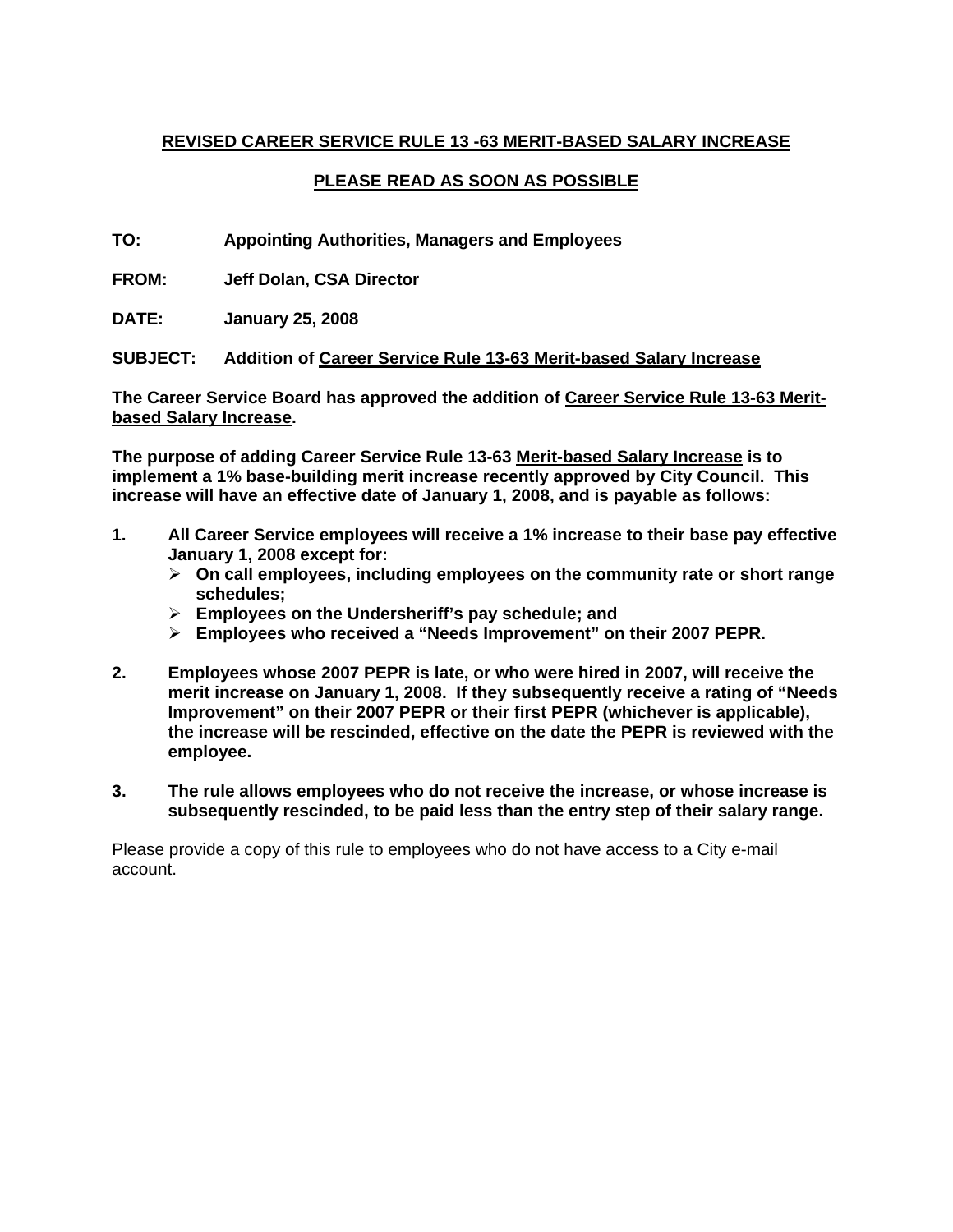## **MEMORANDUM**

#### **REVISION 24 SERIES C**

- **TO:** Holders of CSA Rule Books
- **FROM:** Career Service Board
- **DATE:** January 25, 2008

#### **SUBJECT:** Addition of Career Service Rule 13-63 Merit-based Salary Increase

The Career Service Board has added Career Service Rule 13-63 Merit-based Salary Increase. The effective date of this revision is January 1, 2008.

|         | <b>Page Number</b> | <b>Issuance Dates</b> |
|---------|--------------------|-----------------------|
| Remove  |                    |                       |
| Replace | $13 - 6$           | January 25, 2008      |

## **PLEASE INSERT IN YOUR RULE BOOK AS SOON AS POSSIBLE. THANK YOU.**